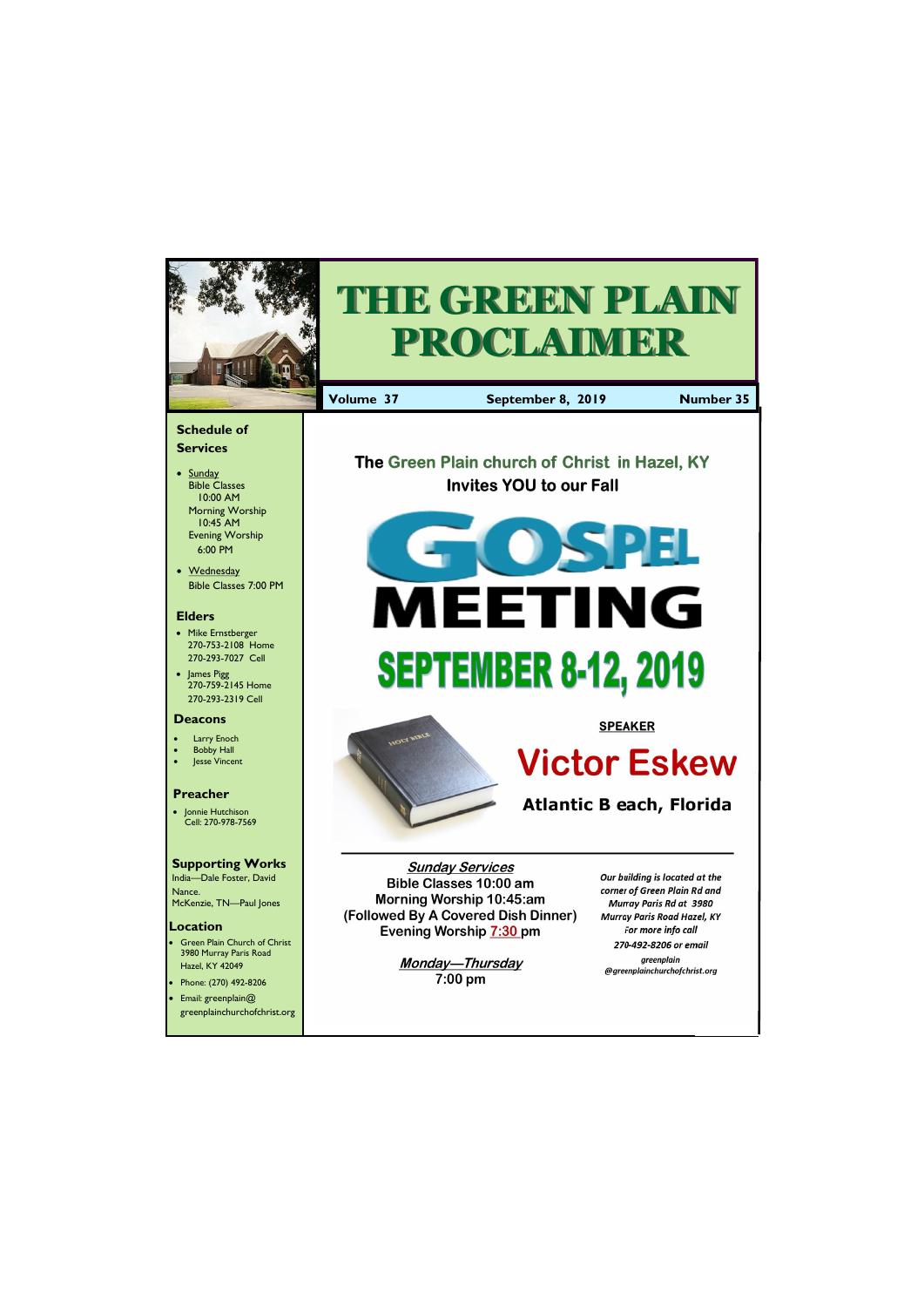# NEWS AND NOTES

- *REMEMBER IN PRAYER: Green Plain members*: . Remember Faye Travis, Peggy Jarvis, Rex and Margaret Enoch, , Mary Crutchfield, Vickie and Kaitlyn Canter, Joanne Barnes, Maxine Pool, Hayes Grady, Jim Fielder, Larry Enoch and Jesse and Mary Vincent.
- **Family and Friends:** Betty Pond, Byron White, Meredith Enoch, Kenneth Mizell, Walter Bryars, Ann Workman, Will Winchester, Maryanne Stubblefield, Annie Lyons, Jim Hutson, Janice Canter, Maryanne Pedigrew, Dale Foster, Thomas Cooker, , Andrea Phillips and Lucetria Hutchison..
- **We extend our sympathy** to Faye, Diana, Eddie and all the family of Will Edd Travis who passed from this life this past week. Will Edd will be greatly missed by his family and his brothers and sisters in Christ.
- **Mark Your Calendar**: *Fall Gospel Meeting* with Victor Eskew begins today. All are invited to stay after the morning services for a covered dish sinner in the annex. Our evening services will be at **7:30 pm.**
- Fall session of the *School of Biblical Studies* will be conducted for eight consecutive Mondays beginning on September 16th at 7:00 to 9:00 pm.
- **Pantry items for September: 1—Apple Sauce; 8—Canned Carrots; 15—Children's toothpaste; 22—Canned Potatoes; 29—Apple Juice.**
- Remember our **snacks for the hospital program** and place your items in the baskets in the lobby.
- **PASS IT ON!** When you have finished reading this bulletin, why not pass it on to a loved one, friend or neighbor. Use this as a tool to spread the gospel. Or, pick up extra copies to hand or mail to others.
- **See our Facebook page** for announcements, updates and articles. Access to past editions of this bulletin are available on our website at http://greenplainchurchofchrist.org.
- **Mission Work:** Please continue to pray for the preachers this congregation is supporting in India and for Dale Foster, Ronnie Gootan, David Nance, Mike Kiser and Paul Jones in their respective works.
- Watch **"A Bible Answer"** each Sunday morning at 8:00 am on WQWQ TV in Paducah, KY. This program is also available on their website at abibleanswertv.org and on GBN and YouTube**.**
- **September 2019 Anniversaries:** ;**28th Shane & Krysta Smith; Birthdays 4th Jane Morris; 13th Marry Crutchfield; 18th Jackson Hale; 20th Peggy Jarvis; 23rd Kye Luffman; 27th Dianna Travis; 28th Carolyn Byars. Please let us know if we have left anyone out.**



•

**Page 2**



**This Week: Who in the Bible is called "the Word" and where is this reference found?**

**Last Week**: *"The just shall live by faith" is a quote found three times in the New Testament. From where in the Old Testament does this quote come?*

**Answer:** Habakkuk 2:4.

# **SCHOOL OF BIBLICAL STUDIES**

## **Each consecutive Monday Sept. 16-Nov. 4, 2019**

- **1 Peter—Josh Manning Eastwood Paris, TN**
- **Jonah—Brad McNutt**
- **Walnut Grove Benton, KY**
- 

| $\mathbf{u}$ $\mathbf{v}$ $\mathbf{v}$ $\mathbf{u}$ $\mathbf{u}$ $\mathbf{v}$ $\mathbf{u}$ $\mathbf{v}$ $\mathbf{v}$ $\mathbf{v}$ $\mathbf{v}$ $\mathbf{v}$ $\mathbf{v}$ $\mathbf{v}$ $\mathbf{v}$ $\mathbf{v}$ $\mathbf{v}$ $\mathbf{v}$ $\mathbf{v}$ $\mathbf{v}$ $\mathbf{v}$ $\mathbf{v}$ $\mathbf{v}$ $\mathbf{v}$ $\mathbf{$ | <b>Meet in the Annex 7-9 PM</b> |
|------------------------------------------------------------------------------------------------------------------------------------------------------------------------------------------------------------------------------------------------------------------------------------------------------------------------------------|---------------------------------|
|                                                                                                                                                                                                                                                                                                                                    |                                 |
|                                                                                                                                                                                                                                                                                                                                    |                                 |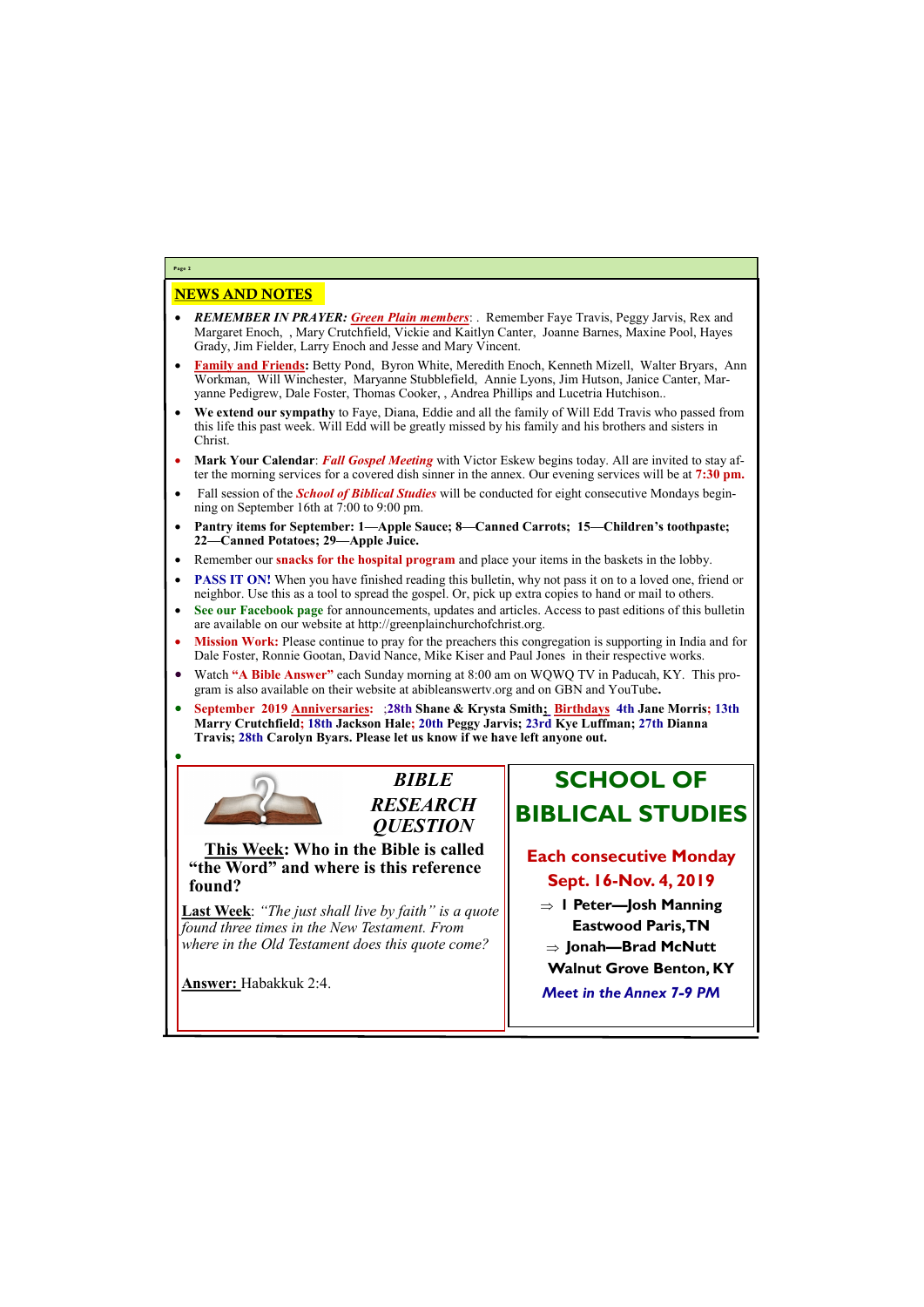#### **Page 3**

### ESSENTIAL NATURE OF BAPTISM

**Victor M. Eskew**

For some reason, the denominational world has rejected the essential nature of baptism in God's plan of salvation. They do not believe and teach that one must be baptized in order to be saved. This seems strange in light of Jesus' words in [Mark](https://biblia.com/bible/kjv1900/Mark%2016.16)  [16:16](https://biblia.com/bible/kjv1900/Mark%2016.16). "He that believeth and is baptized shall be saved, but he that believeth not shall be damned."

One of the arguments devised by man against baptism is centered upon its being a work. This is interesting since the Bible nowhere declares that baptism is a work. Once placed in the category of a work, it is then rejected as being necessary to salvation based upon Paul's writings about works and deeds. One of these passages is [Romans](https://biblia.com/bible/kjv1900/Rom%203.28)  [3:28](https://biblia.com/bible/kjv1900/Rom%203.28). "Therefore we conclude that a man is justified by faith without the deeds of the law." Baptism is said to be a deed of the law. Paul says that such deeds do not bring justification. Therefore we are told, baptism does not save. Salvation is solely and only by faith.

There are at least three points that can be made in answer to this teaching. We have already made the first one. Where in the Bible is baptism ever referred to as a work? This is an assumption and an assertion that comes from the minds of men. It is interesting, on the other hand, that Jesus refers to belief as a work of God [\(John 6:29\)](https://biblia.com/bible/kjv1900/John%206.29).

A second point comes from the little book of James. James notes that there are works that justify. In [James 2:24,](https://biblia.com/bible/kjv1900/James%202.24) he puts these works in contrast to faith only. "Ye see then how that by works a man is justified, and not by faith only." There are some works that justify mankind. Which works

are these? Could these works be simple acts of obedience to the will of God? Could

these include the command to be baptized ([Acts 22:16\)](https://biblia.com/bible/kjv1900/Acts%2022.16)? Let's listen to Peter's words of [Acts 10:34](https://biblia.com/bible/kjv1900/Acts%2010.34-35)-35. "Then Peter opened his mouth, and said, Of a truth I perceive that God is no respector of persons: but in every nation he that feareth him, and worketh righteousness, is accepted with him." To be accepted of God, one must work righteousness. [Psalm 119:172](https://biblia.com/bible/kjv1900/Ps%20119.172) tells us that all of God's commands are righteousness. This plainly affirms that the works that justify man are the works man does in obedience to God's commands.

This leads to our third point. What does Paul mean in [Romans 3:28.](https://biblia.com/bible/kjv1900/Rom%203.28) The apostle plainly says that "a man is justified by faith without the deeds of the law." In the context of Romans 2 and 3, Paul was speaking to the Jews. Many of the Jews believed that is was necessary to keep the law of Moses in addition to the words of Christ in order to be saved (See [Acts 15:5\).](https://biblia.com/bible/kjv1900/Acts%2015.5) In Romans, Paul makes a bold stand against this position. The deeds of the law of Moses are not essential to salvation. Both Jews and Gentiles are now under the new covenant of Jesus Christ. It was this law, the law of Christ, that had the power to save. This was Paul's premise from the outset of the book of Romans. "For I am not ashamed of the gospel of Christ: for it is the power of God unto salvation to every one that believeth; to the Jew first, and also the Greek. For therein is the righteousness of God revealed from faith to faith: as it is written, The just shall live by faith" (Rom.  $1:16-17$ ). To apply Paul's words about the deeds of the law of Moses to acts of obedience within the New Covenant is a wrong application of the text.

*-www.oceansidechurchofchrist.net/*